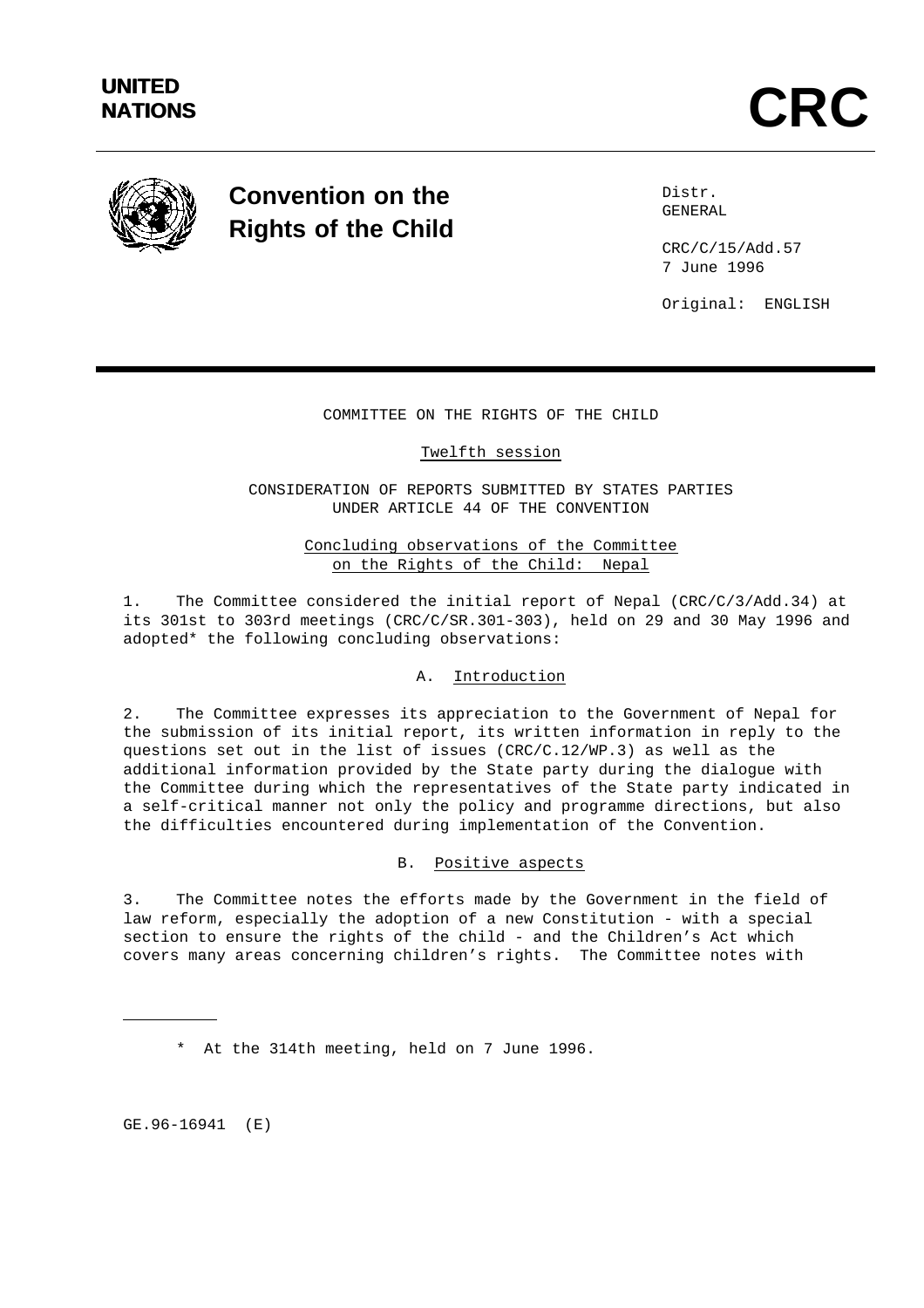CRC/C/15/Add.57 page 2

appreciation that the Government is willing to review its present legislation including in relation to the prohibition of torture and other cruel, inhuman or degrading treatment or punishment, as well as a system of compensation to the victims. It also welcomes the fact that the delegation has confirmed the Government's willingness to ratify International Labour Organization Convention No. 138.

4. The Committee welcomes the Government's efforts to establish mechanisms to deal with children's issues and the question of children's rights, in particular the Central Child Welfare Board and the District Child Welfare Boards. It also notes with satisfaction the recent establishment of a National Council for Women and Child Development and of a Child and Women Development Section in the National Planing Commission Secretariat.

5. The Committee also notes with appreciation the openness of the State party to international advice and technical assistance to ensure full implementation of the provisions of the Convention on the Rights of the Child, including in the fields of discrimination, child labour, child trafficking, sale of children, and the administration of juvenile justice.

6. The Committee notes with satisfaction that the State party has adopted a National Plan of Action and has formulated a 10-Year National Programme of Action for Children and Development for the 1990s.

7. The Committee welcomes the readiness of the State party to collaborate with the non-governmental organization community, including children's organizations, which was reflected in the drafting process of the Government's report and in the presence during the dialogue of a child representative of a non-governmental organization.

8. The Committee welcomes the decision of the Government to hold a press conference in Nepal prior to the consideration by the Committee of its initial report, as a means to create awareness in the public at large of the international commitments undertaken to promote and protect children's rights. It is further encouraged by the statement by the delegation that it will present the concluding observations of the Committee in another press conference upon return to Nepal.

## C. Factors and difficulties impeding the implementation of the Convention

9. The Committee notes that Nepal is one of the poorest countries of the world where more than half the population lives in absolute poverty which mainly affects the most vulnerable groups and hampers the enjoyment of children's rights. This reality, added to the foreign debt and the debt servicing, represents serious difficulties affecting the degree of fulfilment of the Government's obligations under the Convention.

#### D. Principal subjects of concern

10. The Committee is concerned at the inadequate measures adopted to ensure that national legislation fully conforms with the principles and provisions of the Convention. The Committee notes in particular the lack of conformity of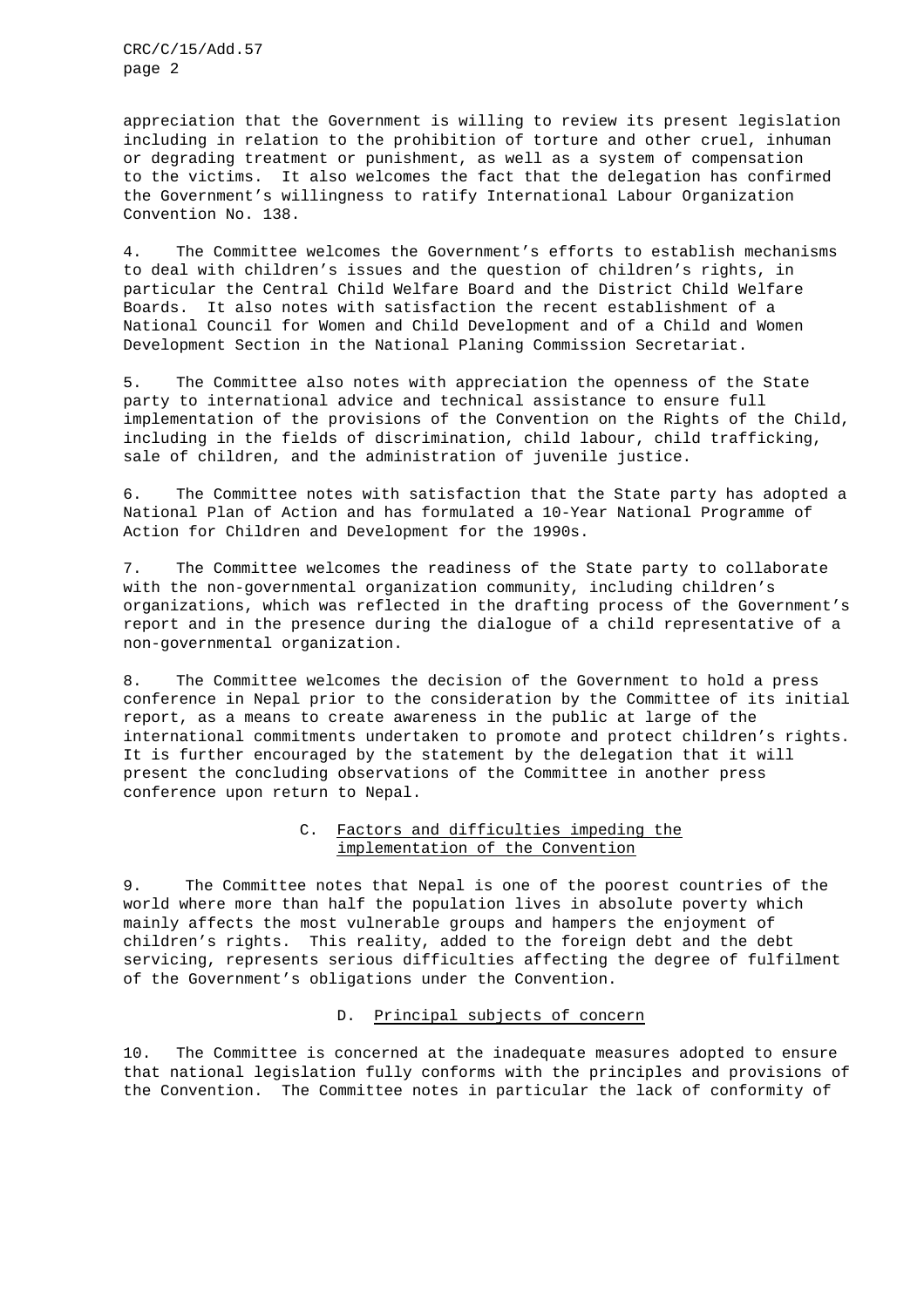legislative provisions concerning non-discrimination including in relation to marriage, inheritance and parental property, torture and corporal punishment. The Committee is also concerned about the gap between existing legislation and its practical implementation.

11. The Committee expresses its concern that the State party has not fully taken into account in its legislation and policy-making the general principles of the Convention: article 2 (principle of non-discrimination), article 3 (principle of the best interests of the child), article 6 (right to life, survival and development) and article 12 (respect for the views of the child).

12. The Committee is particularly concerned at the insufficient measures adopted to ensure the effective implementation of the principle of non-discrimination. It notes the persistent discriminatory attitudes towards girls, as reflected in the prevailing son preference, the persistence of early marriages, the notably lower school attendance of girls and their higher drop-out rate. It also is concerned at the different marriage age of girls and boys which is not in conformity with article 2 of the Convention. The Committee is further concerned at the caste system and traditions such as the deuki, kumari and devis. The Committee also expresses its concern at section 7 of the Children's Act which allows parents, members of the family and teachers to beat a child "if it is thought to be in the interest of the child", as well as at the fact that, as recognized in the State party's report, the views of the child are unlikely to be respected. The persistence of such traditional practices and attitudes seriously hampers the enjoyment of the rights of the child.

13. The Committee is concerned at the slow pace of the State party in establishing an efficient coordination mechanism between relevant ministries, as well as between central and local authorities, in the implementation of policies for the promotion and protection of the rights of the child.

14. The Committee is concerned at the insufficient attention paid to systematic and comprehensive data collection, identification of appropriate indicators, as well as to a monitoring mechanism for all areas covered by the Convention and in relation to all groups of children, including children belonging to minorities, to lower castes, children of very poor families, children in rural areas, disabled children, children placed in institutions, children victims of sale, trafficking and prostitution and children living and/or working on the streets.

15. As regards the implementation of article 4 of the Convention, the Committee is concerned about the failure of the Government to accord priority to the implementation of the economic, social and cultural rights of children to the maximum extent of available resources. In the view of the Committee, insufficient attention has been paid to the most disadvantaged groups, in both rural and urban areas.

16. The Committee is concerned at the insufficient steps undertaken to ensure birth registration of children, particularly those living in remote areas, and to the adverse effects arising therefrom for the enjoyment of their fundamental rights.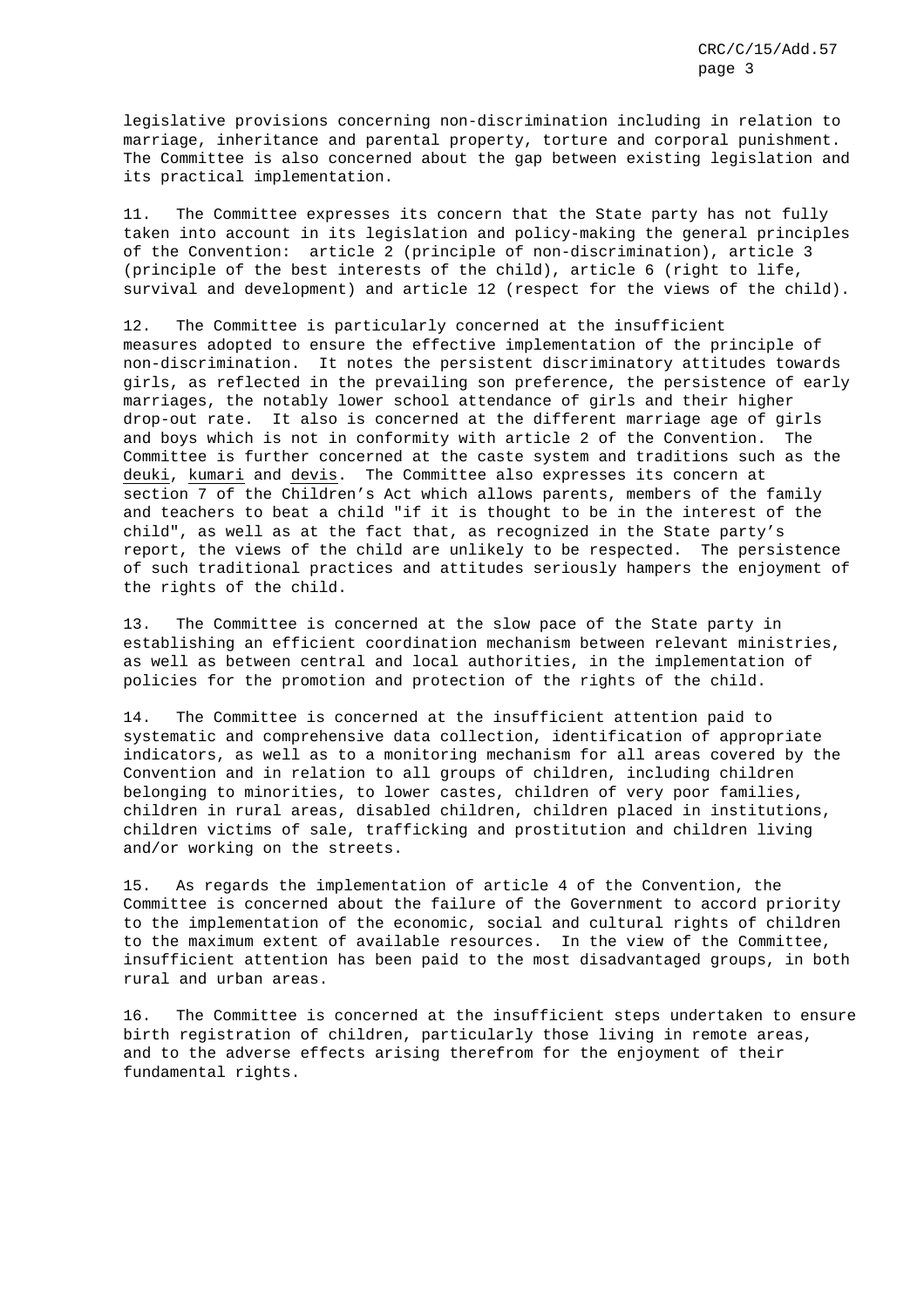CRC/C/15/Add.57 page 4

17. The Committee is worried by the high rate of school drop-outs, especially among girls living in rural areas, and the high incidence of child labour. It is also concerned by the difficulties encountered by children living in rural and remote areas and disabled children in securing basic services, such as health care, social services and education.

18. In the light of article 28, the Committee wishes to express its deep concern about the fact that primary education is not compulsory for all children. It is also concerned by the high level of illiteracy among children and adults.

19. The Committee is concerned that appropriate measures have not yet been taken to effectively prevent and combat any form of ill-treatment and corporal punishment of children within the family. It is seriously worried about the absence of adequate legislation and mechanisms designed to ensure the recovery and reintegration of child victims in the light of article 39 of the Convention.

20. The large and growing number of children who, owing to rural exodus, extreme poverty, and violence and abuse within the family, are forced to live on the streets, are deprived of their fundamental rights and are exposed to various forms of exploitation, is a matter of deep concern.

21. The Committee is worried about the fact that a large number of children are involved in child labour, including in the informal sector, particularly as domestic servants, in agriculture and in the family context.

22. In view of the scale of the problem of sale and trafficking of children, especially girls, the Committee is deeply concerned about the absence of a specific law and policy to combat this phenomena.

23. The Committee is concerned by the increasing phenomenon of child prostitution that affects in particular children belonging to the lower castes. It is worried about the absence of measures to combat this phenomenon and the lack of rehabilitation measures. The Committee is also concerned at the inadequate measures taken to address the situation of children addicted to drugs.

24. The situation of the administration of juvenile justice and in particular its compatibility with articles 37 and 40 of the Convention, as well as other relevant standards such as the "Beijing Rules", the "Riyadh Guidelines" and the United Nations Rules for the Protection of Juveniles Deprived of their Liberty, is a matter of concern to the Committee. It is concerned, inter alia, about the too-low age of criminal responsibility, about the provision of the Muluki Ain No. 2 that allows mentally ill children to be put in jail and chained, and the legal definition of torture which is not in compliance with article 37 (a) of the Convention.

#### E. Suggestions and recommendations

25. The Committee recommends that the State party undertake, in all necessary areas, adequate legal reform to ensure full conformity of its legislation with all the provisions of the Convention, in particular that it take fully into account the Convention's general principles (arts. 2, 3, 6 and 12).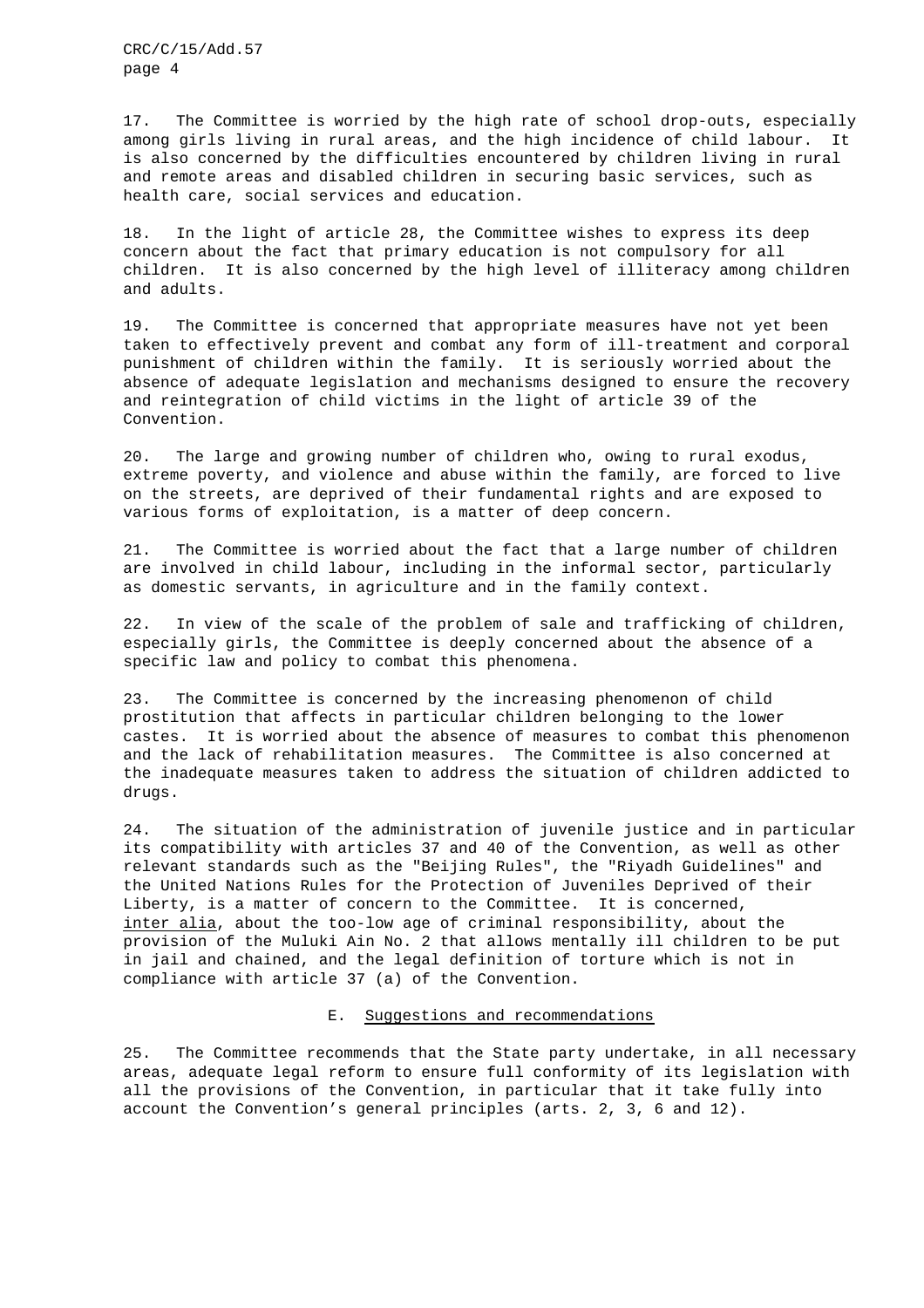26. In order to effectively combat persisting discriminatory attitudes and negative traditions affecting girls, the Committee encourages the State party to launch a comprehensive and integrated public information campaign aimed at promoting children's rights within the society, and particularly within the family. The Committee also recommends that the State party ensure specific training on the Convention for professional groups working with and for children, including teachers, social workers, health personnel, judges and law enforcement officials. International cooperation with, inter alia, the Centre for Human Rights and the United Nations Children's Fund could be sought to this effect.

27. The Committee is of the opinion that greater efforts are required to make the provisions and principles of the Convention widely known and understood by adults and children alike, in the light of articles 12 and 42 of the Convention. It encourages the State party to further increase public awareness of the participatory rights of children, as well as to consider incorporating the Convention in the school curriculum.

28. The Committee recommends that the State party take all necessary steps to strengthen coordination between the different governmental mechanisms involved in children's rights, at both central and local levels, and ensure close cooperation with non-governmental organizations.

29. The Committee further recommends that the State party undertake to gather all necessary information on the situation of children in the various areas covered by the Convention and in relation to all groups of children, including those belonging to the most vulnerable groups. It also suggests that a multidisciplinary monitoring system be established to assess the progress achieved and difficulties encountered in the realization of the rights recognized by the Convention at the central and local levels, paying particular attention to the adverse effects of economic policies on children. Such a monitoring system should enable the State party to shape appropriate policies and to combat prevailing social disparities and traditional prejudices. The Committee also encourages the State party to consider the establishment of an independent mechanism, such as an Ombudsperson or a human rights commission, to monitor the realization of the rights of the child and to deal with individual complaints relating thereto.

30. With respect to the implementation of article 4 of the Convention, the Committee recommends that particular attention be paid to the need to ensure budget allocations, to the maximum extent of available resources, to implement economic, social and cultural rights in the light of the principles of non-discrimination and the best interests of the child. International cooperation resources should be channelled towards the realization of children's rights and efforts should be pursued to reduce the negative impact of foreign debt and debt servicing on children.

31. Children's birth registration should be given priority to ensure that every child is recognized as a person and enjoys his/her full rights. The Committee encourages further steps to ensure the birth registration of children, including the establishment of mobile registration offices and registration units in schools.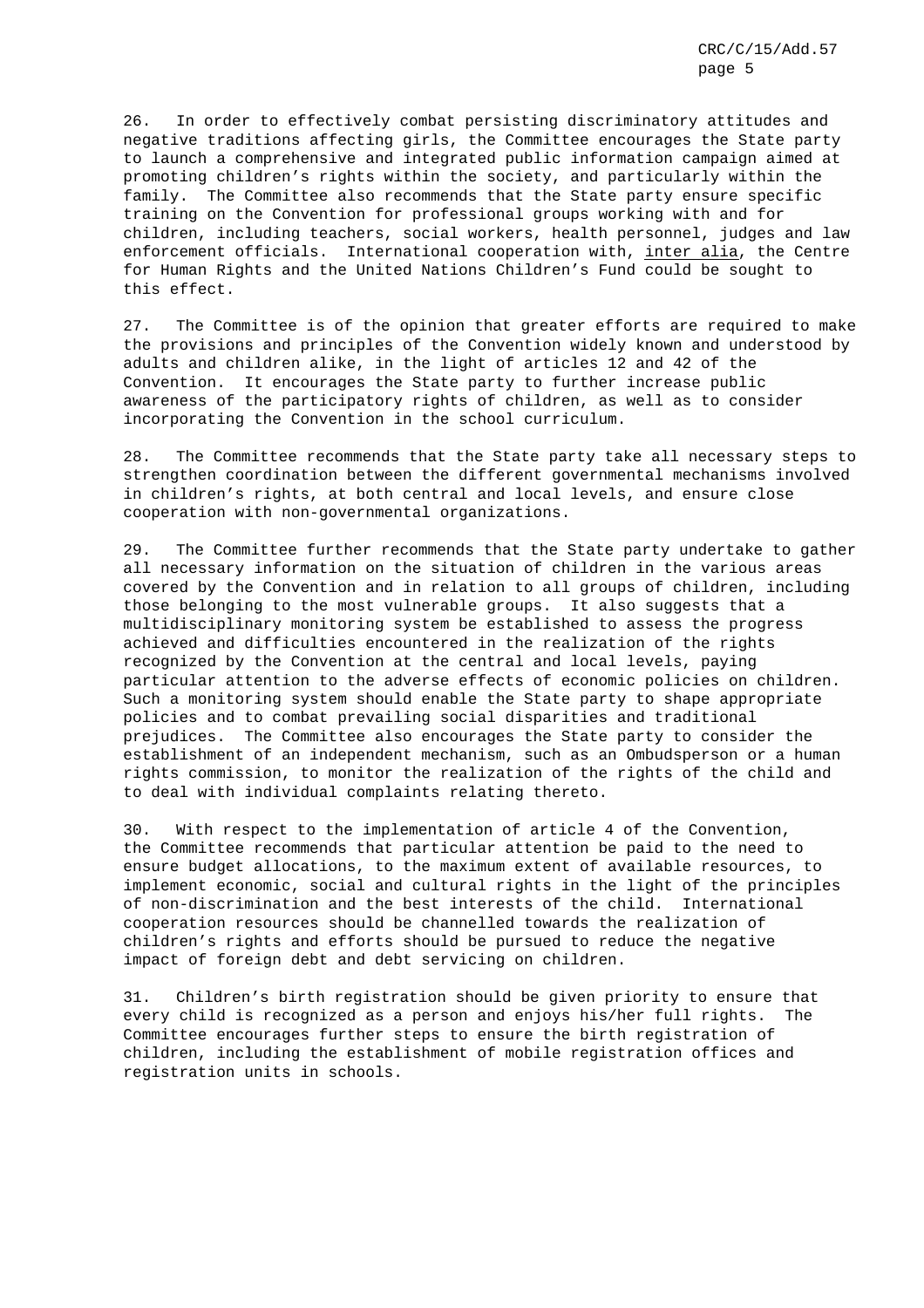CRC/C/15/Add.57 page 6

32. In the light of article 2 of the Convention, the Committee also recommends that the State party take all necessary measures to reduce the drop-out rate of girls in rural and urban areas and to prevent their involvement in child labour or prostitution, and to reinforce the access to basic services (health, education and social care) for children in rural areas and for disabled children throughout the country. The Government should in particular take concrete measures, including awareness campaigns to change negative attitudes, to protect children belonging to the lowest castes from any form of exploitation.

33. In order to promote the protection of refugee children, the Committee encourages the State party to consider ratifying the 1951 Convention relating to the Status of Refugees.

34. In the light of article 19 of the Convention, the Committee further recommends that the Government take all appropriate measures, including of a legislative nature, to combat any form of ill-treatment and sexual abuse of children, including within the family. It suggests, inter alia, that the authorities gather information and initiate a comprehensive study to improve the understanding of the nature and scope of the problem and set up social programmes to prevent all types of child abuse and neglect.

35. The Committee further recommends that firm measures be taken to ensure the right of survival of all children in Nepal, including those who live and/or work in the streets. Such measures should aim at the effective protection of children against any form of exploitation, particularly child labour, prostitution, drug-related activities and child trafficking and sale.

36. In regard to the problem of child labour, the Committee suggests that Nepal consider ratifying ILO Convention No. 138 concerning the minimum age for admission to employment and review all relevant national legislation with a view to bringing it into conformity with the Convention on the Rights of the Child and other relevant international standards. Child labour laws should be enforced, a system of inspection established, complaints investigated and severe penalties imposed in case of violation. Special attention should be paid to the protection of children involved in the informal sector, including as domestic servants. The Committee suggests that the Government consider seeking cooperation from ILO in this area.

37. In order to effectively combat intercountry trafficking and sale of children, the Committee strongly suggests that Nepal take all appropriate measures, including legislative and administrative ones, and encourages the State party to consider adopting bilateral measures to prevent and eliminate such phenomena. Awareness campaigns should be developed at the community level and a thorough monitoring system should be established.

38. In the field of the administration of juvenile justice, the Committee recommends that legal reform be pursued and take fully into account the Convention on the Rights of the Child, in particular articles 37, 39 and 40, and other relevant international standards in this field, such as the "Beijing Rules", the "Riyadh Guidelines" and the United Nations Rules for the Protection of Juveniles Deprived of their Liberty. Particular attention should be paid to raising the minimum age of criminal responsibility, the